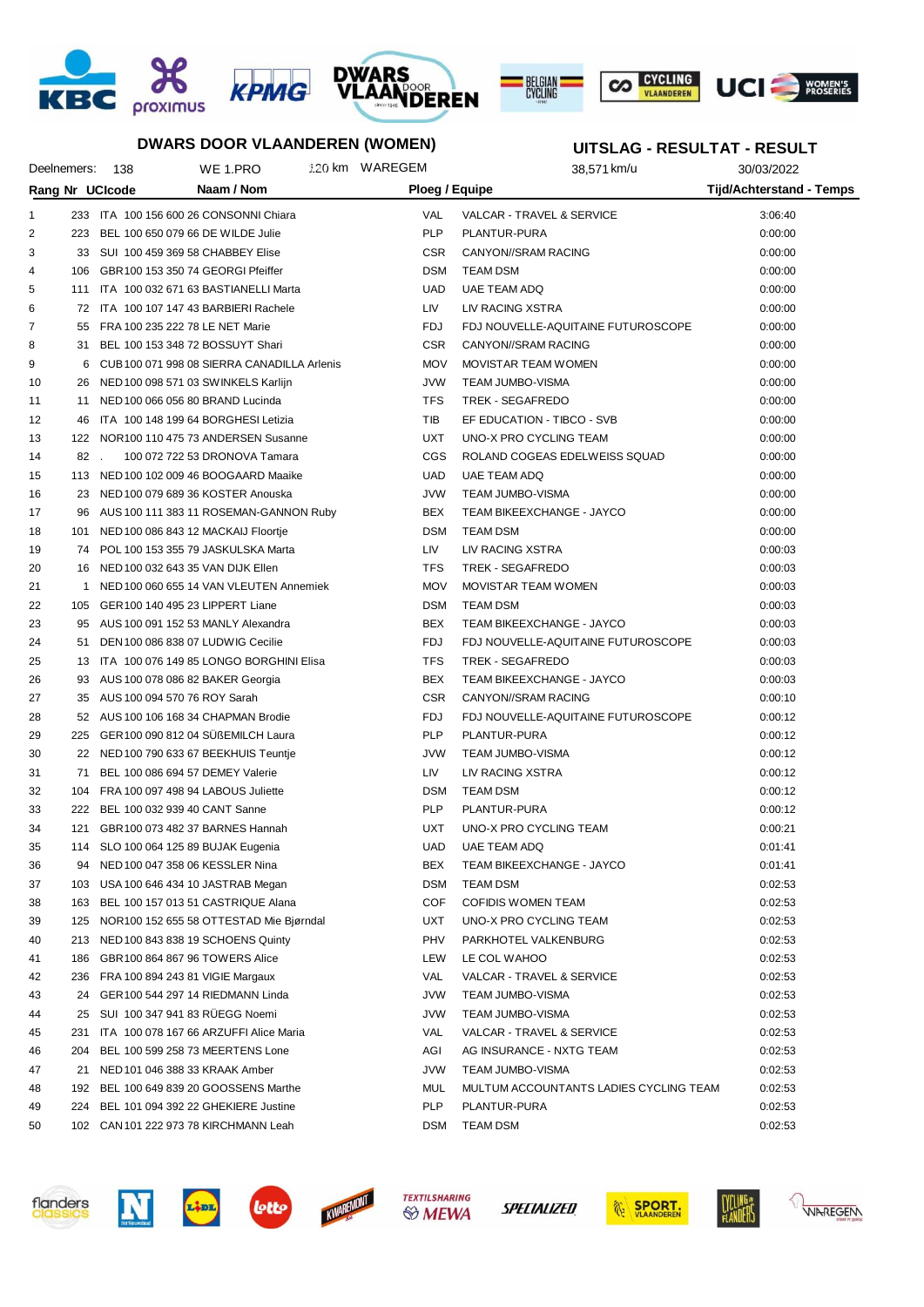









**UITSLAG - RESULTAT - RESULT**

#### **DWARS DOOR VLAANDEREN (WOMEN)**

#### Deelnemers: 138 WE 1.PRO 30.03.2022 NM WAREGEM 38,571 km/u 30/03/2022 **Rang Nr UCIcode Naam / Nom Ploeg / Equipe Tijd/Achterstand - Temps** 51 215 NED100 155 103 81 VAN HAAFTEN Kirstie PHV PARKHOTEL VALKENBURG 0:02:53 52 183 GBR100 239 253 35 TACEY April LEW LE COL WAHOO 0:02:53 53 115 . 100 542 634 00 IVANCHENKO Alena 1 10 UAD UAE TEAM ADQ 102:53 54 42 USA 101 183 978 77 EWERS Veronica TIB EF EDUCATION - TIBCO - SVB 0:02:53 55 64 ITA 100 299 193 29 MALCOTTI Barbara HEALTH HPW HUMAN POWERED HEALTH 6:02:53 56 56 FRA 100 099 023 67 GUILMAN Victorie FDJ FDJ NOUVELLE-AQUITAINE FUTUROSCOPE 0:02:53 57 143 FRA 100 667 728 61 FOUQUENET Amandine ARK ARKEA PRO CYCLING TEAM 0:02:53 58 166 AUS 100 073 424 76 NEYLAN Rachel COF COFIDIS WOMEN TEAM 0:02:53 59 34 NZL 100 150 118 43 HARVEY Mikayla CSR CANYON//SRAM RACING 0:02:53 60 14 USA 100 101 182 92 THOMAS Leah TFS TREK - SEGAFREDO 0:02:53 61 234 CAN100 151 523 90 BARIL Olivia VAL VALCAR - TRAVEL & SERVICE 0:02:53 62 146 FRA 100 098 178 95 RICHIOUD Greta ARK ARKEA PRO CYCLING TEAM 0:02:53 63 91 AUS 100 032 706 01 SPRATT Amanda BEX TEAM BIKEEXCHANGE - JAYCO 0:02:53 64 4 ESP 100 086 511 68 OYARBIDE JIMENEZ Lourdes MOV MOVISTAR TEAM WOMEN 0:02:53 65 162 FRA 100 153 389 16 BERTEAU Victoire COF COFIDIS WOMEN TEAM 0:06:24 66 161 ITA 100 107 132 28 ALZINI Martina COF COFIDIS WOMEN TEAM 0:06:47 67 221 NED100 105 928 85 VAN DER HEIJDEN Inge PLP PLANTUR-PURA 0:06:47 68 112 ITA 100 106 607 85 BERTIZZOLO Sofia UAD UAE TEAM ADQ 0:06:47 69 145 FRA 100 110 337 32 MORICHON Anaïs ARK ARKEA PRO CYCLING TEAM 0:06:47 70 232 LAT 100 156 590 16 CARBONARI Anastasia VAL VALCAR - TRAVEL & SERVICE 0:06:47 71 144 FRA 100 143 224 36 ALLIN Pauline ARK ARKEA PRO CYCLING TEAM 0:06:47 72 226 BEL 100 164 915 96 VAN DE VELDE Julie PLP PLANTUR-PURA 0:06:47 73 194 NED100 232 368 37 SERNÉ Elisa MUL MULTUM ACCOUNTANTS LADIES CYCLING TEAM 0:09:02 74 156 NED100 137 751 92 BRAAM Danique BCV BINGOAL CASINO - CHEVALMEIRE - VAN EYCK SPOR 0:09:02 75 235 POL 100 514 392 82 KUMIEGA Karolina VAL VALCAR - TRAVEL & SERVICE 0:09:02 76 191 BEL 100 097 776 81 DELBAERE Fien MUL MULTUM ACCOUNTANTS LADIES CYCLING TEAM 0:09:02 77 32 NED100 912 173 66 OUDEMAN Maud CSR CANYON//SRAM RACING 0:09:02 78 83 . 100 077 399 74 KHATUNTSEVA Gulnaz CGS ROLAND COGEAS EDELWEISS SQUAD 0:09:02 79 206 NED100 227 262 72 VAN ROOIJEN Eline AGI AG INSURANCE - NXTG TEAM 0:09:02 80 141 UKR 100 884 334 66 BIRIUKOVA Yuliia ARK ARKEA PRO CYCLING TEAM 0:09:02 81 201 NED 100 232 863 47 ARENS Maureen AGI AGI AG INSURANCE - NXTG TEAM 0:09:02 82 211 NED100 227 107 14 LIMPENS Pien PHY PARKHOTEL VALKENBURG 2010 2010 0:09:02 83 41 GER100 543 957 62 ERATH Tanja **TIB EF EDUCATION - TIBCO - SVB** 0:09:02 84 216 NED100 227 228 38 VAN DER WOLF Rosalie PHV PARKHOTEL VALKENBURG CORO 20202 85 123 GER100 438 423 64 LUDWIG Hannah UXT UNO-X PRO CYCLING TEAM 0:09:02 86 132 NZL 100 157 806 68 DANFORD Georgia ASC ANDY SCHLECK - CP NVST - IMMO LOSCH 0:09:02 87 173 GER100 824 337 15 BETZ Svenja IBC IBCT 0:09:02 88 171 NED 100 142 171 50 ADEGEEST Loes IBC IBCT IBCT 171 NED 100 109:02 89 153 BEL 100 645 355 95 DE ROECK Naomi BCV BINGOAL CASINO - CHEVALMEIRE - VAN EYCK SPOR 0:09:02 90 172 GER100 364 385 37 REIßNER Lena Charlotte IBC IBCT IBC IBCT 1999 02 09:02:02 91 116 ITA 100 068 808 19 TREVISI Anna 100 000 1000 1000 UAE TEAM ADQ 109:02 116 1TA 100 0:09:02 92 175 IRL 101 068 477 06 ARMITAGE Megan IBC IBCT IBCT 175 IRL 101 068 477 06 ARMITAGE Megan 93 142 FRA 100 143 227 39 COSTON Morgane ARK ARKEA PRO CYCLING TEAM 0:09:02 94 202 AUS 101 104 798 49 BOGLIO Cassia AGI AG INSURANCE - NXTG TEAM 0:09:02 95 154 UKR100 153 359 83 KULYNYCH Olha BCV BINGOAL CASINO - CHEVALMEIRE - VAN EYCK SPOR 0:09:02 96 176 AUS 101 006 264 67 FULLER Haylee IBC IBCT IBCT 176 AUS 10:09:02

- 97 152 BEL 100 163 639 81 CLAES Lotte BCOM BCV BINGOAL CASINO CHEVALMEIRE VAN EYCK SPOR 0:09:02 98 181 GBR100 097 500 96 CHRISTIAN Anna LEW LE COL WAHOO 0:09:02 99 54 SWE100 045 978 81 FAHLIN Emilia FUTUROSCOPE 6:09:02 100 53 FRA 100 098 770 08 GROSSETETE Maëlle FDJ FDJ FDJ FDJ NOUVELLE-AQUITAINE FUTUROSCOPE 0:09:02
- flanders







SPECIALIZED